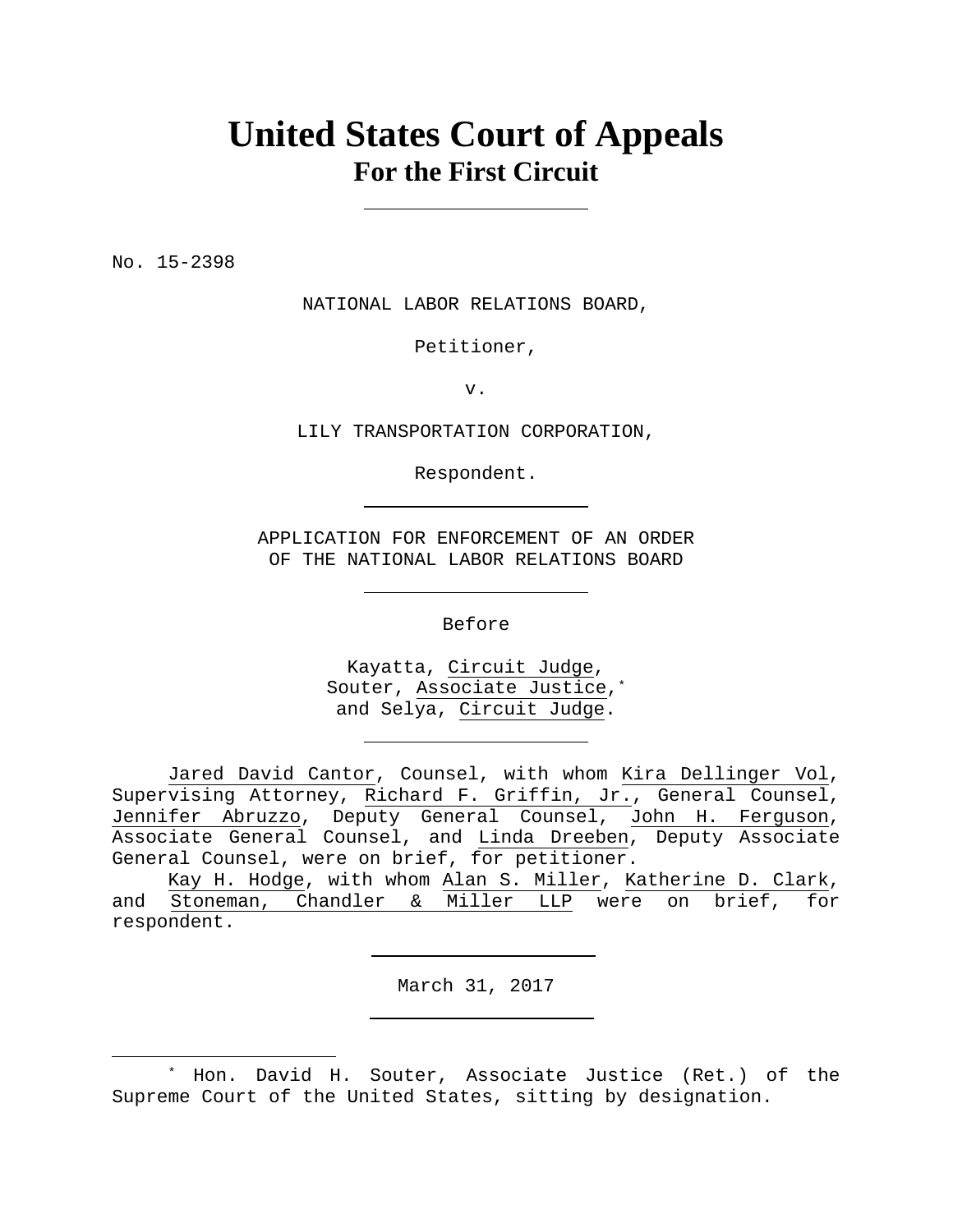**SOUTER**, **Associate Justice**. The National Labor Relations Board applies for enforcement of its bargaining order against Lily Transportation Corporation. We grant the application.

**I.** 

Pumpernickel Express, Incorporated, carried automotive parts from warehouses in Mansfield, Massachusetts, to Toyota and Chrysler dealerships in the region. Pumpernickel's drivers were represented by the International Association of Machinists and Aerospace Workers, AFL-CIO, District Lodge 15, Local 447.

In October 2013, Pumpernickel filed for bankruptcy, and Lily subsequently obtained the portion of Pumpernickel's business that involved distributing parts for Toyota. Lily hired many of Pumpernickel's former employees, including drivers, and began operations in November 2013. The Union promptly demanded that Lily recognize it as the drivers' bargaining representative, but Lily refused. Lily later produced signed statements it allegedly had received from a majority of the drivers saying that they no longer wished to be represented by the Union.

The Union filed an unfair labor practice charge with the National Labor Relations Board, claiming that Lily's refusal to bargain violated Sections 8(a)(1) and 8(a)(5) of the National

- 2 -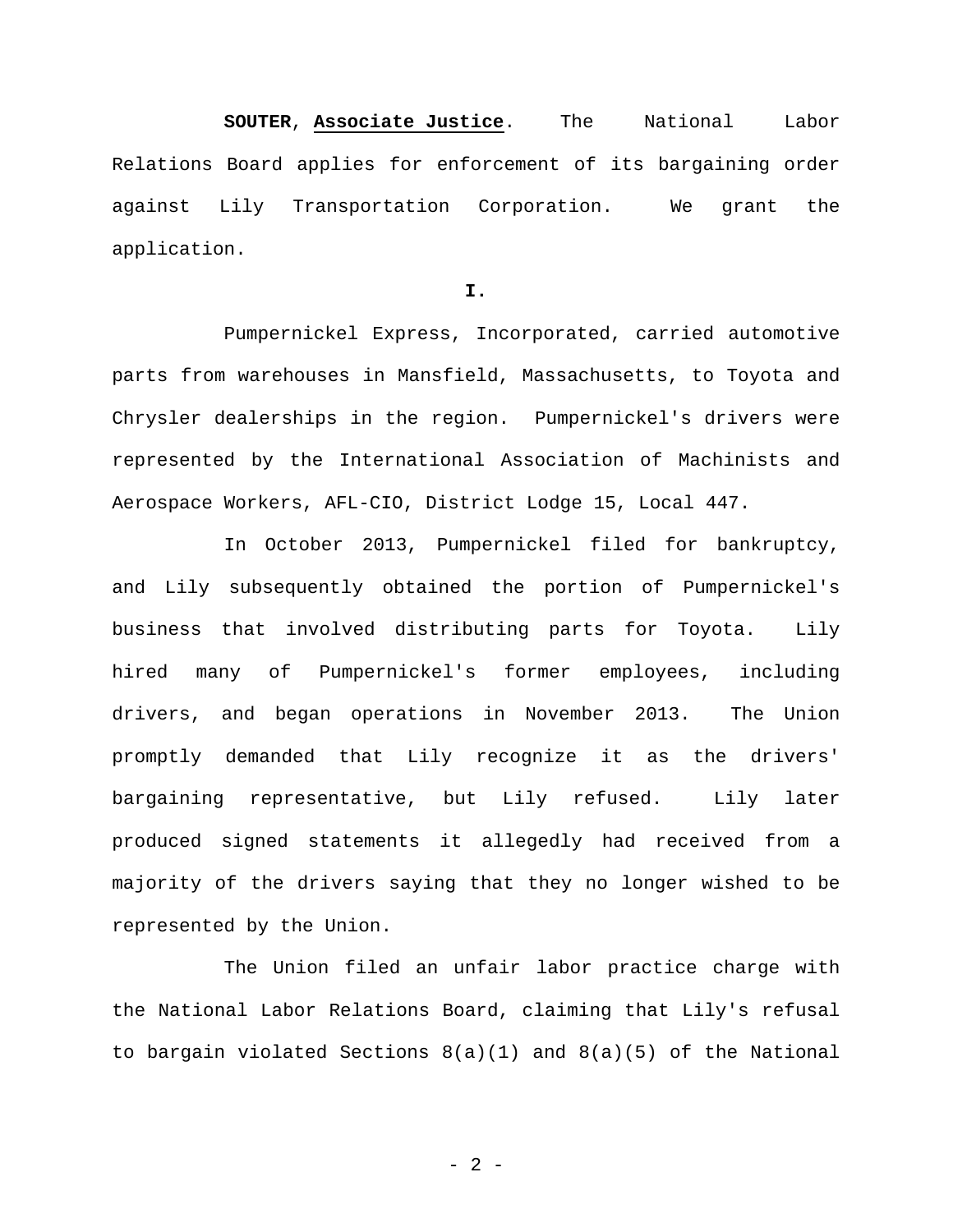Labor Relations  $Act.^1$  After a hearing, the Administrative Law Judge found that in distributing for Toyota, Lily was a "successor employer" to Pumpernickel, that is, an employer who "makes a conscious decision to maintain generally the same business and to hire a majority of its employees from the predecessor," Fall River Dyeing & Finishing Corp. v. NLRB, 482 U.S. 27, 41 (1987); accord Asseo v. Centro Médico Del Turabo, Inc., 900 F.2d 445, 450-51 (1st Cir. 1990). The Judge held that Lily, as a successor, was required under Fall River to recognize and bargain with the Union, and rejected Lily's position that its refusal to bargain about terms of employment in the affected unit was justified by the signed employee statements of repudiation. Rather, the Judge explained, under the "successor bar doctrine," as adopted by the Board in UGL-UNICCO Service Co., 357 N.L.R.B. 801 (2011), an incumbent union is entitled to represent a successor employer's employees for a reasonable period of time for bargaining before its majority status may be questioned.

The Board affirmed, agreeing with the Administrative Law Judge that insofar as Lily was a successor employer, it was

<sup>&</sup>lt;sup>1</sup> Section  $8(a)(1)$  makes it an unfair labor practice for an employer "to interfere with, restrain, or coerce employees in the exercise of [their organizational] rights." 29 U.S.C. § 158(a)(1). Under Section 8(a)(5) it is an unfair labor practice for an employer "to refuse to bargain collectively with the representatives of his employees." Id. § 158(a)(5).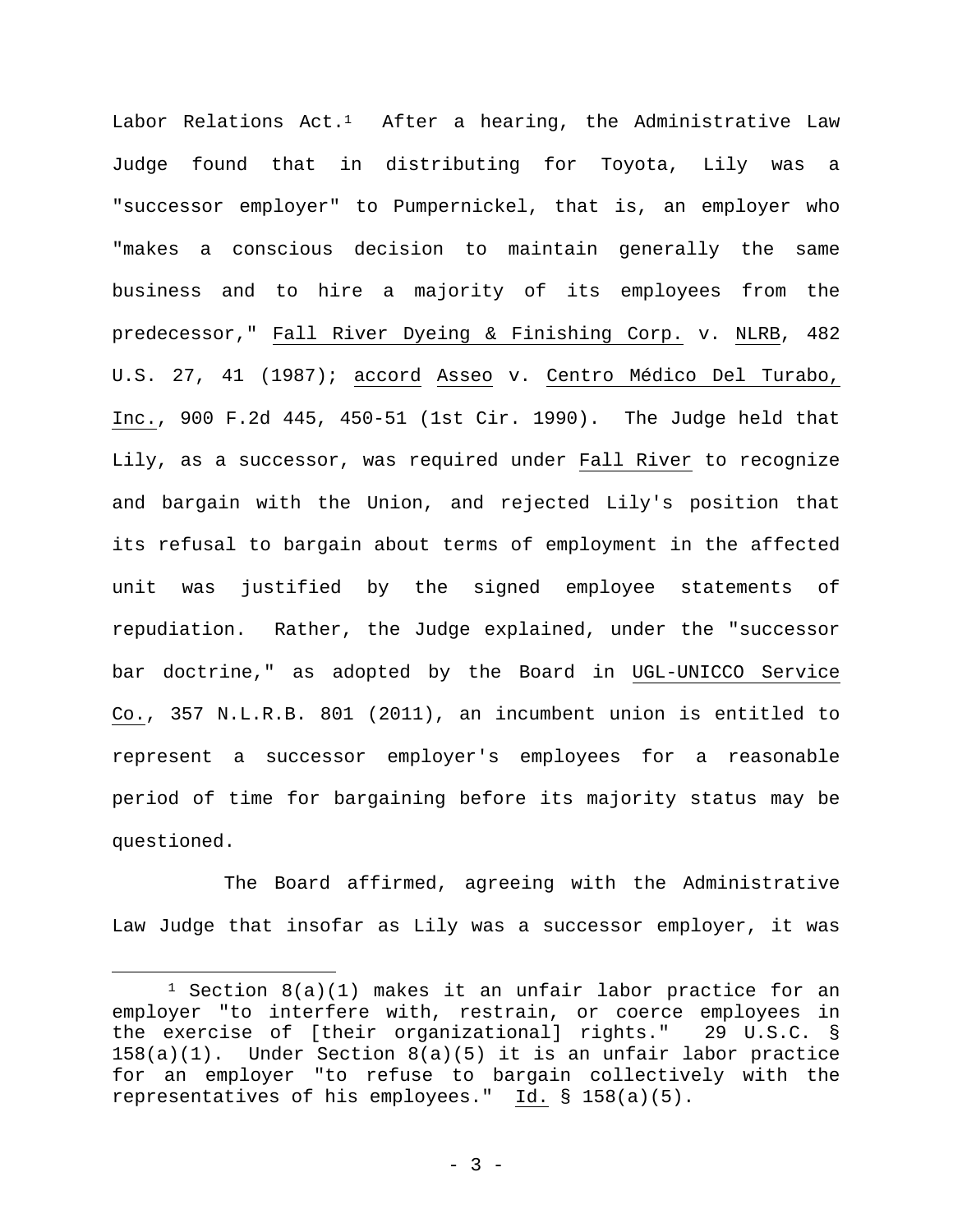obligated to bargain with the Union, and that UGL barred Lily from challenging the Union's majority status until a reasonable period of time for bargaining had elapsed. The Board accordingly ordered Lily to recognize and bargain with the Union.

The Board now asks this Court to enforce its order over Lily's objection. Lily submits that the Board erred in relying on UGL's successor bar doctrine and that we should instead substitute only a rebuttable presumption of majority union support under the rule of MV Transportation, 337 N.L.R.B. 770 (2002), of the kind the Board adopted and enforced prior to its rejection in UGL. Lily also says that it has rebutted that presumption with its documentary evidence that a majority of the affected drivers no longer support the Union.

### **II.**

Lily's objection to the successor bar implicates some doctrinal history. The National Labor Relations Act provides neither bar nor presumption to address the unstable labor climate that can develop in successor employment, a silence the Board has seen as leaving a statutory gap needing to be filled. In 1999, it adopted a successor bar partially resembling its present iteration, in St. Elizabeth Manor, Inc., 329 N.L.R.B. 341 (1999). There, the Board held that "once a successor employer's obligation to recognize an incumbent union attaches

- 4 -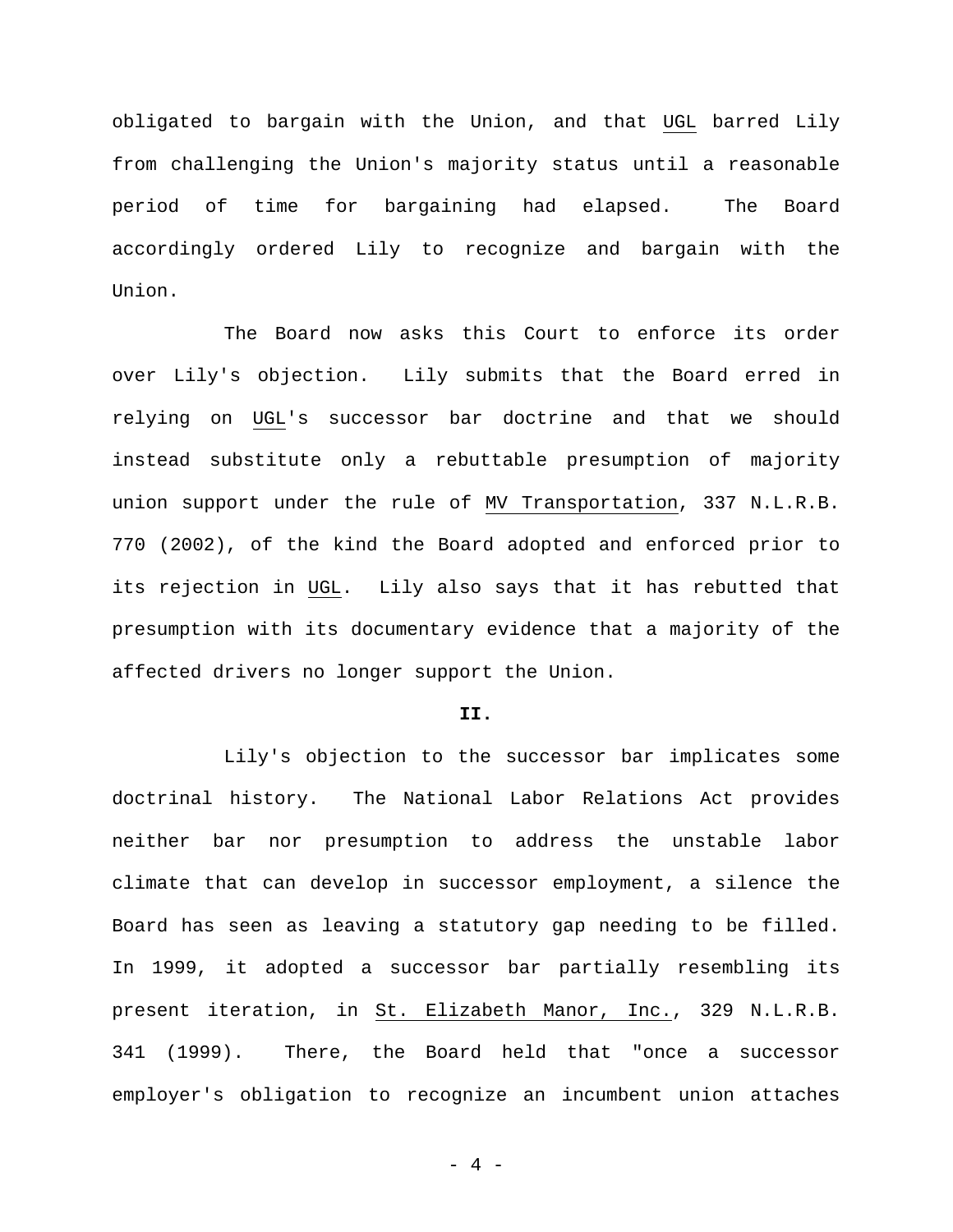[under Fall River], the union is entitled to a reasonable period of time for bargaining without challenge to its majority status." Id. at 341. The Board recognized that it was overruling its previous decision of some twenty-four years earlier in Southern Moldings, Inc., 219 N.L.R.B. 119 (1975), which had held that at the beginning of a successorship situation a union generally enjoys only a rebuttable presumption of continuing majority membership support. St. Elizabeth Manor, 329 N.L.R.B. at 341.

Just three years later, though, in MV Transportation, 337 N.L.R.B. 770, the Board overturned St. Elizabeth Manor in favor of the rebuttable presumption. The Board declared that the presumption represented the appropriate balance between the two "fundamental purposes" of the National Labor Relations Act, that is, "employee freedom of choice and the maintenance of stability in bargaining relationships." Id. at 772-73. In some circumstances, it said, the successor bar could preclude employees from making a choice of representation "for as long as several years," id. at 773, and as an example it cited the possible combination of the successor bar and a bar running for three years from the execution of a collective bargaining agreement, id. One Board member dissented, however, citing the dramatic increase in the number of corporate mergers and acquisitions over the previous twenty-five years, and taking

- 5 -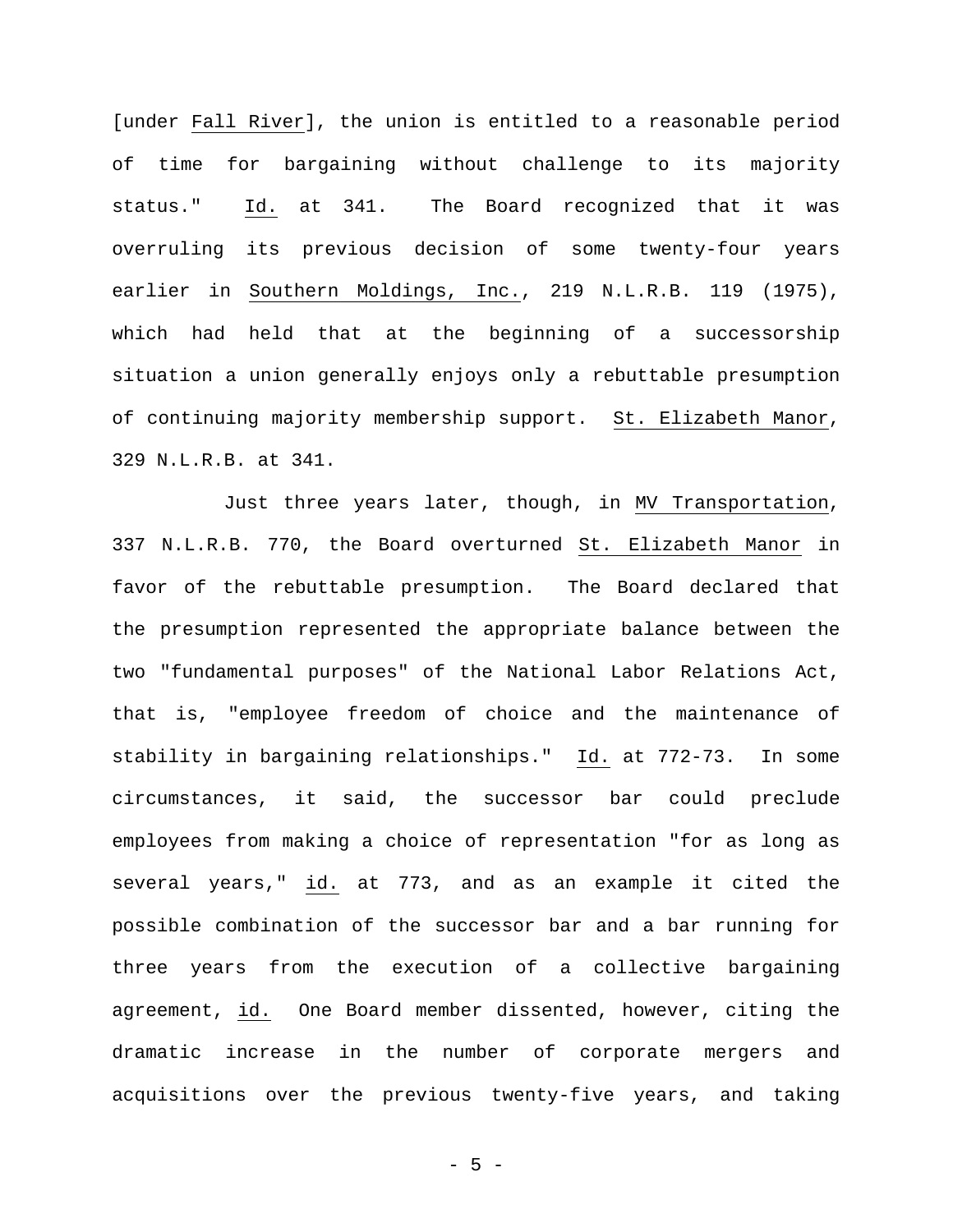that as a reason to argue that "the interest of stability should be given greater . . . weight in shaping national labor policy." Id. at 776-77 (Member Liebman, dissenting).

Nine years afterwards, in UGL, 357 N.L.R.B. 801, the Board changed course again, citing the figures from the MV Transportation dissent along with current statistics. It observed that successorship situations had become increasingly common owing to a rising level of corporate merger and acquisition activity, id. at 801 & n.4, 805 & n.17, and held that the bar "better achieves the overall policies of the Act, in the context of today's economy," than a rebuttable presumption does, id. at 801. The Board did not, however, merely reinstate the St. Elizabeth Manor bar, which it modified in two respects. It defined the previously unspecified "reasonable period" of time for bargaining after the successor's arrival as being between six months and a year, depending on the circumstances. Id. at 808-09. The Board also provided a special variant of the bar for successorship situations that involve successorship followed by execution of a collective bargaining agreement. It reduced that latter bar's duration to two years, so as to mitigate the limitation on employee choice (or other challenges) that could previously have resulted from adding the contract and successor bars together. Id. at 810.

- 6 -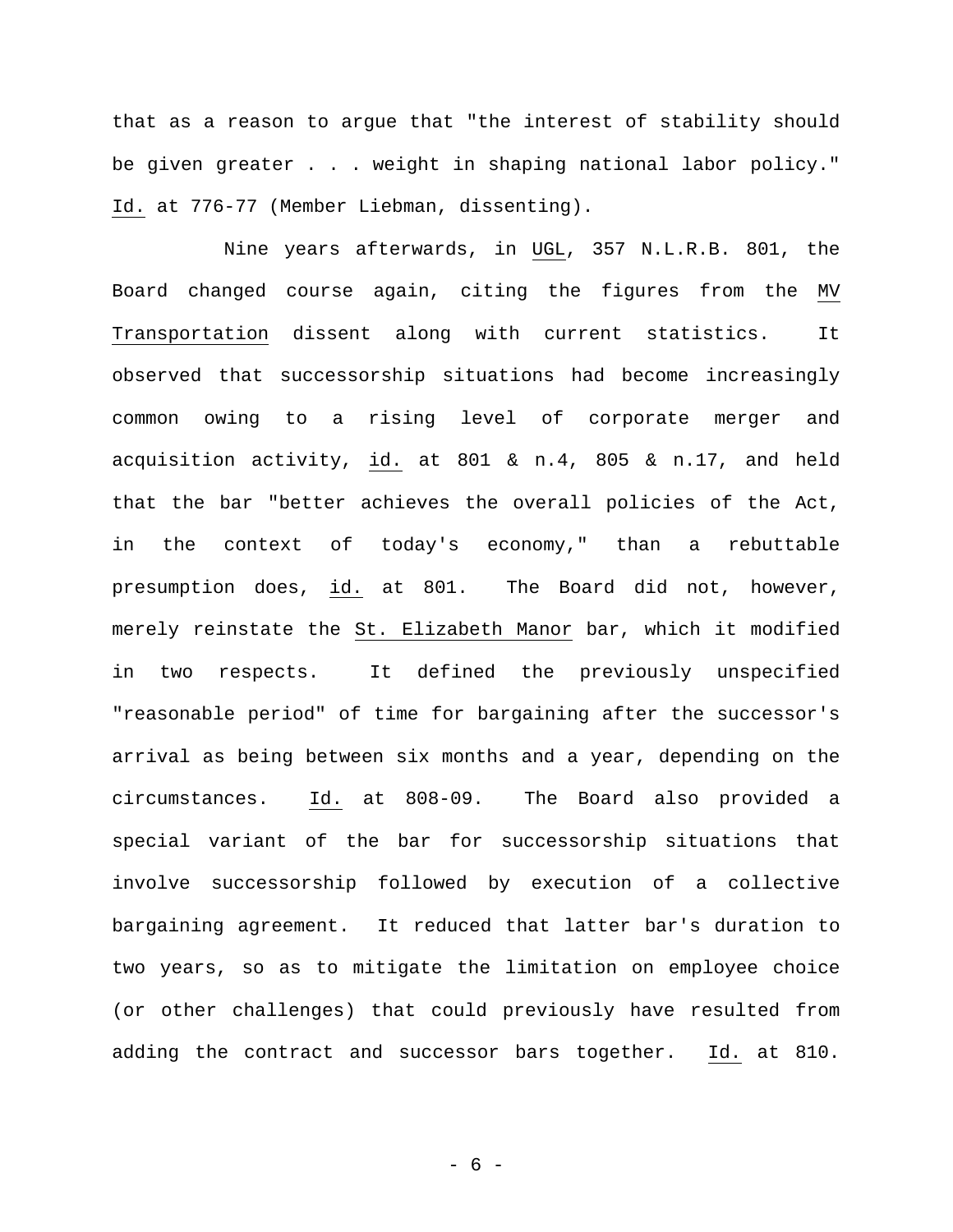It is the successor bar thus doubly modified that is at stake here.

### **III.**

Lily attacks the Board's reliance on UGL's successor bar on two grounds: (1) that a bar to challenging the union's support, as distinguished from a rebuttable presumption, deserves no judicial deference under Chevron U.S.A. Inc. v. Nat. Res. Def. Council, Inc., 467 U.S. 837 (1984), because it flatly violates employees' rights under Section 7 of the National Labor Relations Act to choose or reject union representation;<sup>2</sup> and (2) that the Board's irregularity in successor cases, switching back and forth between rebuttable presumption and bar rules, most recently in the St. Elizabeth Manor, MV Transportation, and UGL sequence, independently disentitles the current bar rule to the judicial deference that an otherwise lawful administrative rule of decision would deserve if consistently applied.

29 U.S.C. § 157.

<sup>2</sup> Section 7 provides that

<sup>[</sup>e]mployees shall have the right to self-organization, to form, join, or assist labor organizations, to bargain collectively through representatives of their own choosing, and to engage in other concerted activities for the purpose of collective bargaining or other mutual aid or protection, and shall also have the right to refrain from any or all of such activities except to the extent that such right may be affected by an agreement requiring membership in a labor organization as a condition of employment as authorized [elsewhere in] this title.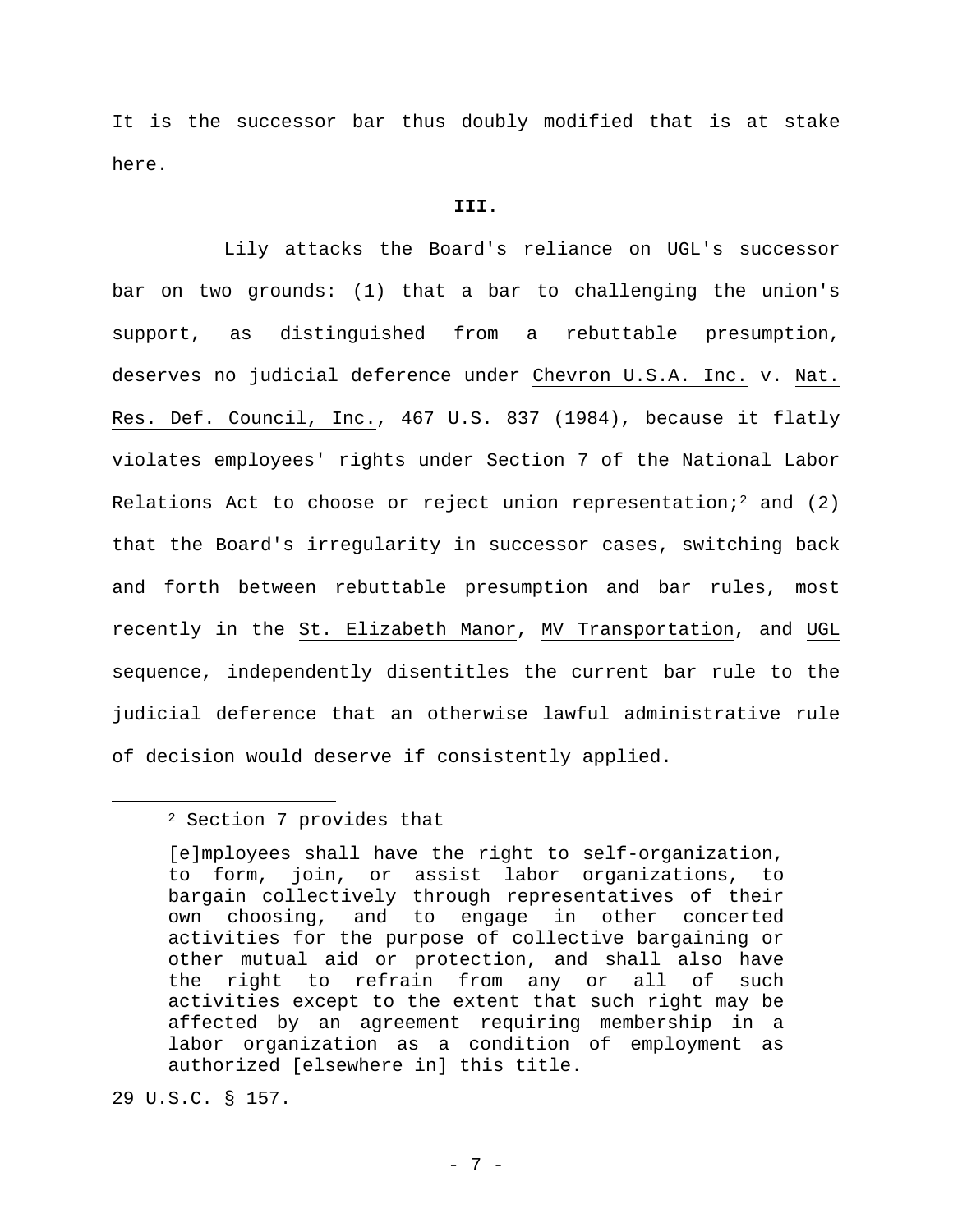The claim of a Section 7 violation on these facts is untenable. To be sure, we can imagine bars on challenges to unions so patently arbitrary as to run afoul of the Section 7 guarantee; a ten-year bar following certification, say. The bar choice here, however, is for a newly limited period (alone or in tandem with the contract bar), a fact that Lily disregards on the apparent absolutist theory that duration is not of the essence: in its view, any bar, no matter its length, would unlawfully burden Section 7 rights. But the assumption that a bar per se patently trespasses on Section 7 while some rebuttable presumptions would not does not survive scrutiny. If we compare a two-year bar with a two-year presumption, we may easily suspect that the burdens of the bar on employees' Section 7 rights would be demonstrably the heavier of the two alternatives and require a comparatively more powerful justification to fall within the zone of reasonable agency action. But if the comparison is between a six-month bar and a rebuttable presumption for the same period, the bar could turn out to be the lighter of the two, given the added burden of rebuttal that would come with the presumption, which could increase litigation time and expense, as against a proceeding free of the presumption. Thus, Lily's argument that any bar is forbidden because it burdens the exercise of Section 7 rights is in tension with its favored alternative of a rebuttable

- 8 -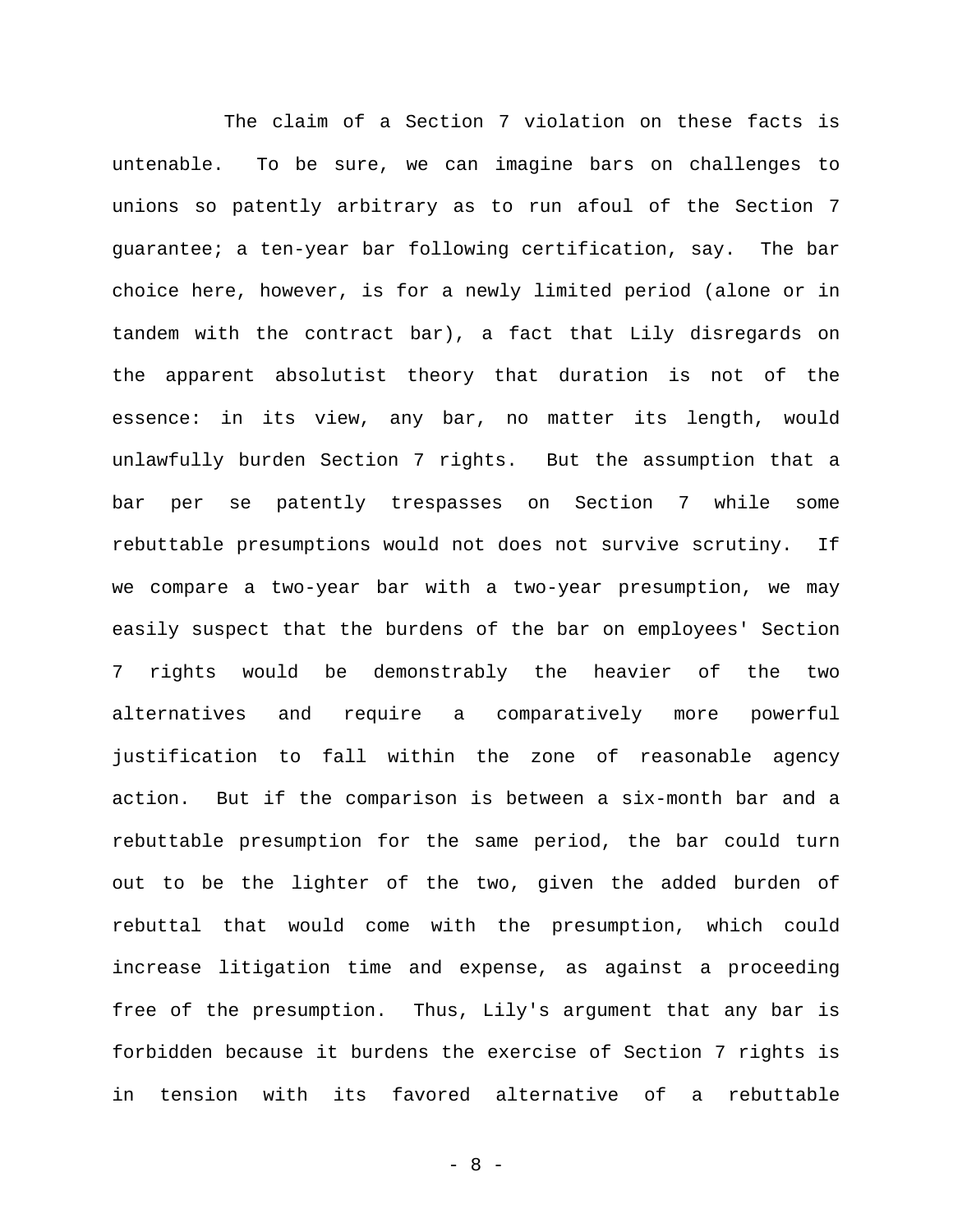presumption, which does the same and could be the more onerous of the two depending on the time period involved.

The Board is thus within the zone of reason in rejecting a neat, categorical distinction between the two species of rules. Each serves the obviously legitimate objective of stability in labor and management relations during a period in which the entrance of new management can destroy the prior modus operandi among union, employer, and employees. See Fall River, 482 U.S. at 39-40. In those circumstances, for example, there may well be a risk that employees will, rightly or wrongly, blame the incumbent union for the demise or departure of the old employer, or will fear that support for a union will jeopardize jobs with the new boss. See id. Thus, some limited discouragement of an unduly hasty reexamination of a prior Section 7 choice serves to provide time for second thoughts, a subject the statute does not directly address in successor cases, but which falls within its "underlying purpose." Brooks v. NLRB, 348 U.S. 96, 103 (1954); accord NLRB v. Beverly Enters.-Mass., Inc., 174 F.3d 13, 32 (1st Cir. 1999). Since neither of the competing means to further this legitimate objective, then, is categorically forbidden, the only remaining question in this case goes to the adequacy of the Board's justification for deciding to impose the newly adjusted bar rule, with particular attention to Lily's claim that the Board

- 9 -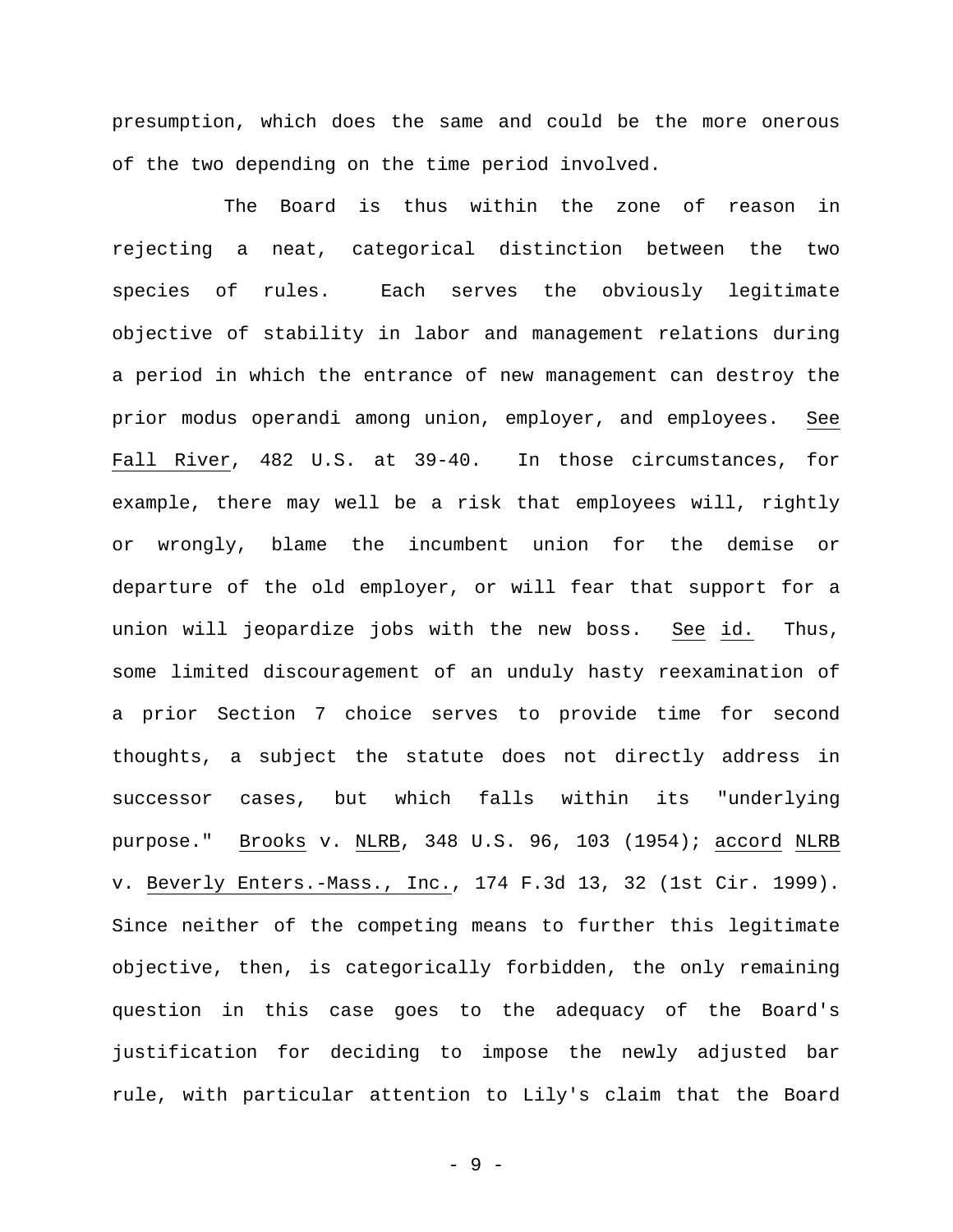has undercut its entitlement to deference by blowing hot and cold in its choices of successor rules.

This inconsistency challenge to UGL calls to the fore the Supreme Court's recent leading case on agency reversal of prior interpretive doctrine, FCC v. Fox Television Stations, Inc., 556 U.S. 502 (2009); see also Encino Motorcars, LLC v. Navarro, 136 S. Ct. 2117, 2125-26 (2016) (discussing Fox).<sup>3</sup> The Court in Fox was unanimous in its acceptance of the view, often expressed, that an agency is not forever bound by an earlier resolution of an interpretive issue, but that a change must be addressed expressly, at least by the agency's articulate recognition that it is departing from its precedent. See Fox, 556 U.S. at 514-15; id. at 535 (Kennedy, J. concurring); id. at 549 (Breyer, J., dissenting); see also Nat'l Ass'n of Home Builders v. EPA, 682 F.3d 1032, 1038 (D.C. Cir. 2012) (stating that the "core requirement that Fox makes clear an agency must meet when changing course" is to "'provide reasoned explanation for its action,' which 'would ordinarily demand that it display awareness that it *is* changing position'" (quoting Fox, 556 U.S. at 515))**.** There was disagreement between majority and dissent, however, on the detail necessary to justify an overruling decision, compare Fox, 556 U.S. at 514-16, with id. at 549-50

<sup>3</sup> Because the authorities on which Lily rests for its inconsistency challenge to UGL antedate Fox, there is no need to discuss their holdings.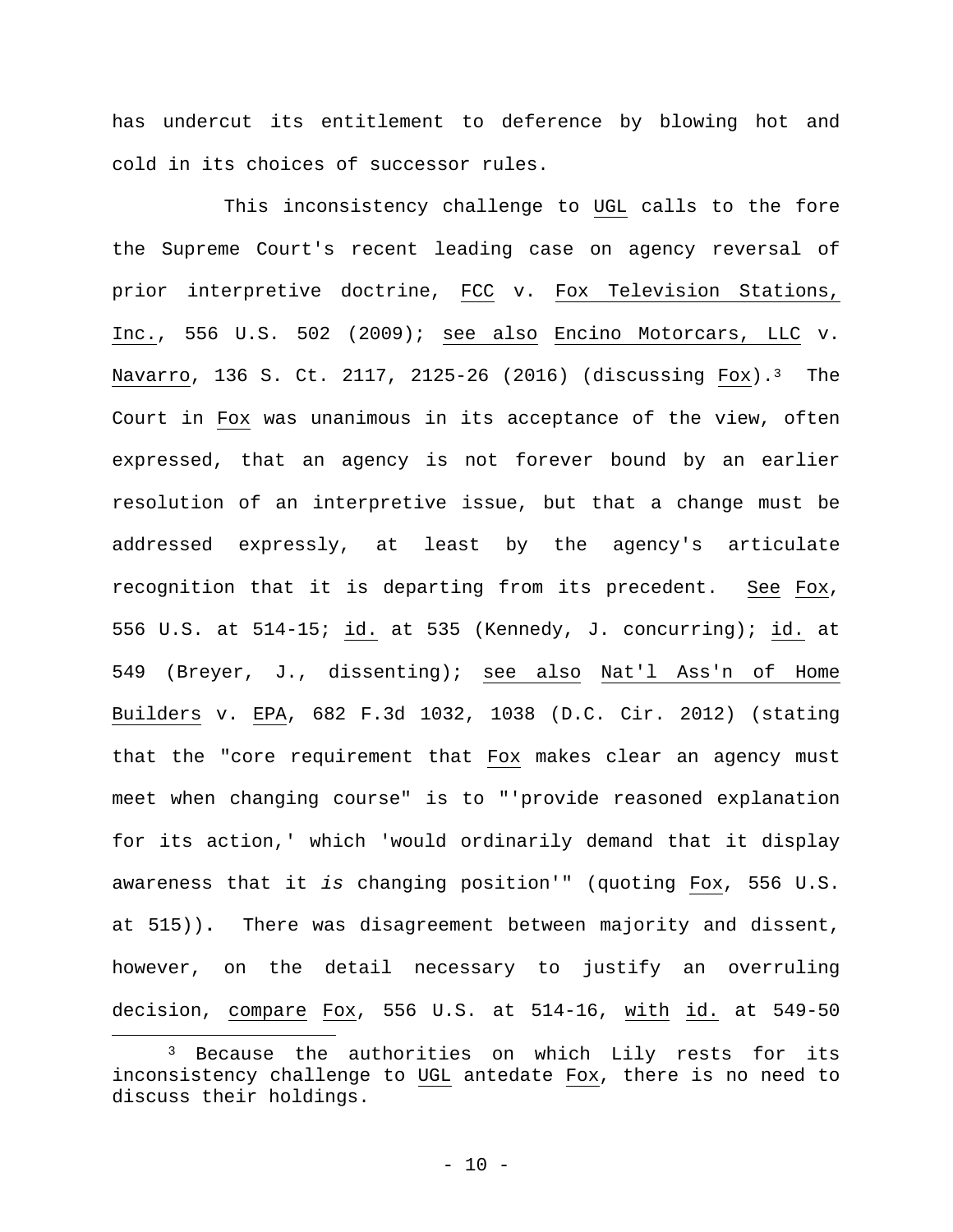(Breyer, J., dissenting), with Justice Kennedy's view (generally in the majority) taking the position that reversing course requires reasoned explanation, id. at 535 (Kennedy, J., concurring)**.** Nonetheless, all views were in accord that an about-face on a rule owing to facts changed from those underlying the prior view requires that the new facts be addressed explicitly by reasoned explanation for the change of direction. See id. at 515-16 (majority opinion); id. at 535-36 (Kennedy, J, concurring); id. at 550-51 (Breyer, J., dissenting); see also Modesto Irrigation Dist. v. Gutierrez, 619 F.3d 1024, 1034 (9th Cir. 2010) (describing Fox as holding that "an agency [must] provide a greater justification for changing a policy" when the new policy rests upon changed facts).

This is such a case. Changes from the significant factual bases of the earlier rule were essential to the Board's departure from precedent in UGL, where two such developments received attention.

The first concerned corporate business activity, as the Board in UGL emphasized the fact stressed by the dissenting Board member in MV Transportation: merger and acquisition activity was much increased from the quieter heyday of the presumption rule of Southern Moldings. UGL, 357 N.L.R.B. at 801. In UGL, the Board majority brought the supporting statistics up to date, and showed, in this respect, that the

- 11 -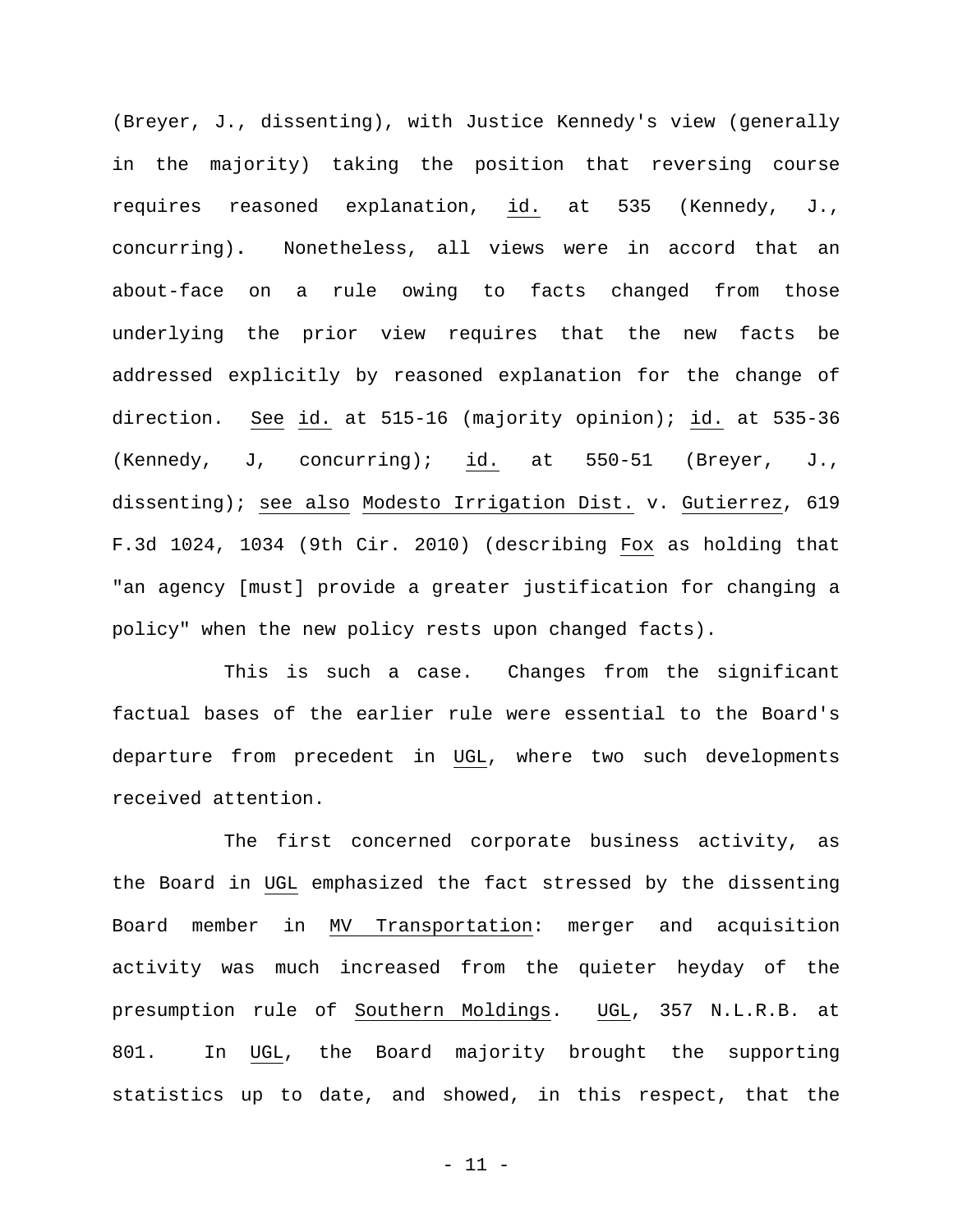volume of mergers and acquisitions had not substantially declined since the MV Transportation majority ignored them. Id. at 805 n.17. The UGL Board noted that, in 1975, merger and acquisition announcements numbered 2,297, with transactions valued at \$11.8 billion; that in 2000, two years before MV Transportation was decided, the numbers had increased to 9,566 and \$1.3 trillion; and, finally, that following a drop after 2000, the numbers had "ris[en] again, peaking in 2007, before another decline, which now seems over." Id. The Board also cited an article claiming that conditions were ripe for a "[b]oom" in mergers and acquisitions in 2011, the year in which the UGL Board was writing. Id. (citing Frank Aquila, Conditions are Ripe for an M&A Boom in 2011, Bloomberg Business Week (Dec. 22, 2010)).

Lily tries to disparage the Board's reliance on these statistics by asking what they are supposed to prove. But we do not think the decision gets a failing grade for dereliction in spelling out the point the Board was making, since it seems clear enough that the corporate activity in question carries significant consequences under the Fall River successor rule. The greater the number of mergers and acquisitions, the greater the number of those that will produce a Fall River successor employer. The greater the number of successor situations with unionized employees, the greater the potential volatility in

- 12 -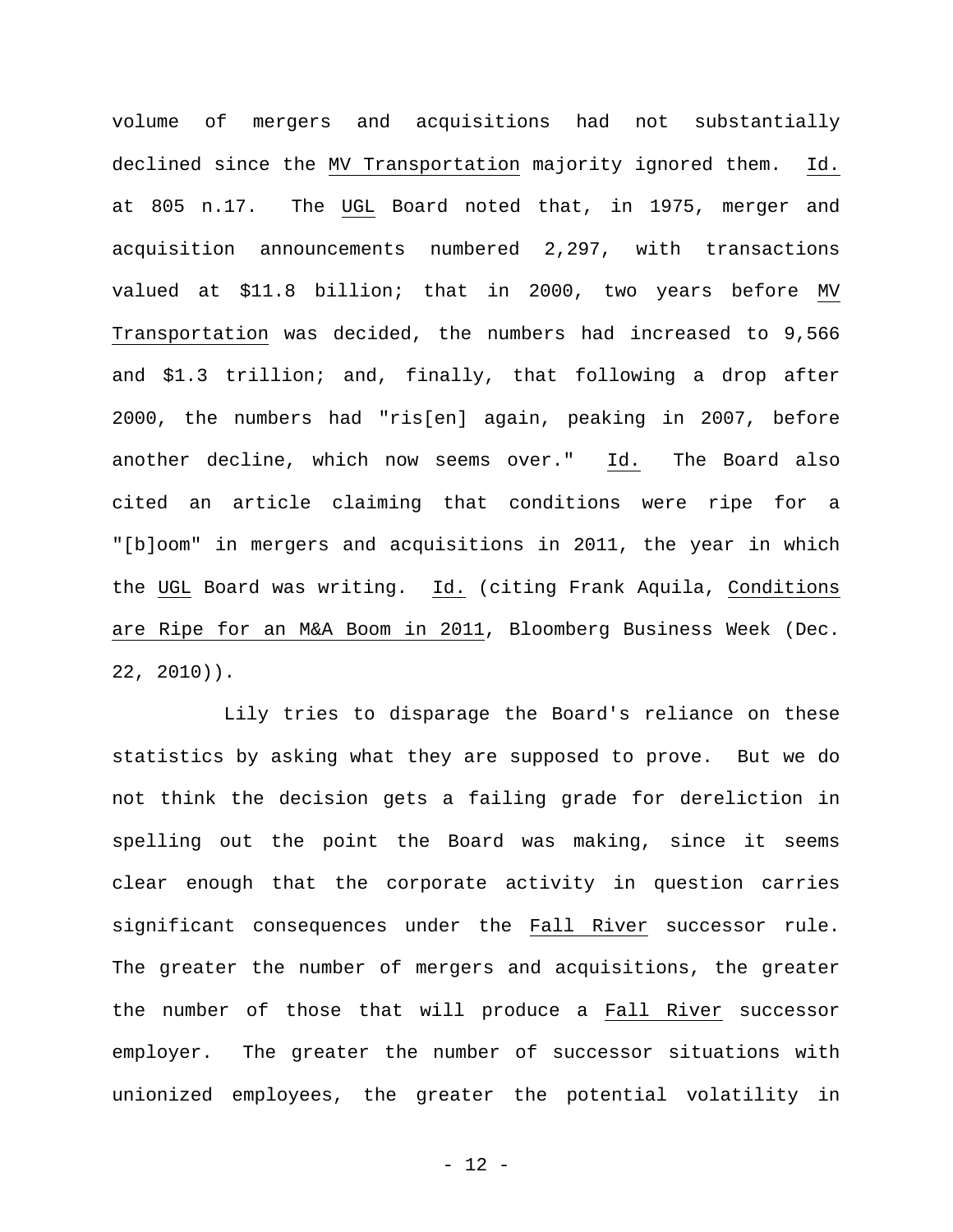union-management relationships across the national labor market. The greater the level of that instability, the greater the likelihood of precipitate disruption in litigation challenging union support during the unsettled period with the new employer. This risk would not only affect the actual employment relations in the market overall owing to the quantity of successorships, but by the same token would also portend a heavier burden on the administrative law machinery, including the Board itself, in administering the National Labor Relations Act.

These obviously apparent consequences answer not only Lily's objection to the reliance on the statistics, but its attempt to distance this case from their threat by pointing out that its own successor status follows neither a merger nor an acquisition. But how the fact of successor employment comes about is not to the point. What does matter is simply the probable volume of hasty challenges to union support. It is this that makes the merger and acquisition facts relevant in reexamining the MV Transportation rule and in concluding that a bar would serve stability in labor relations better in a market likely to be fraught with higher numbers of upsets than in the world of forty years ago.4

<sup>4</sup> We are mindful of the Supreme Court's observation in Encino Motorcars that a reviewing court passes on the adequacy of an agency's reasoning, without authority to inject new reasons of its own. 136 S. Ct. at 2127 (citing Motor Vehicle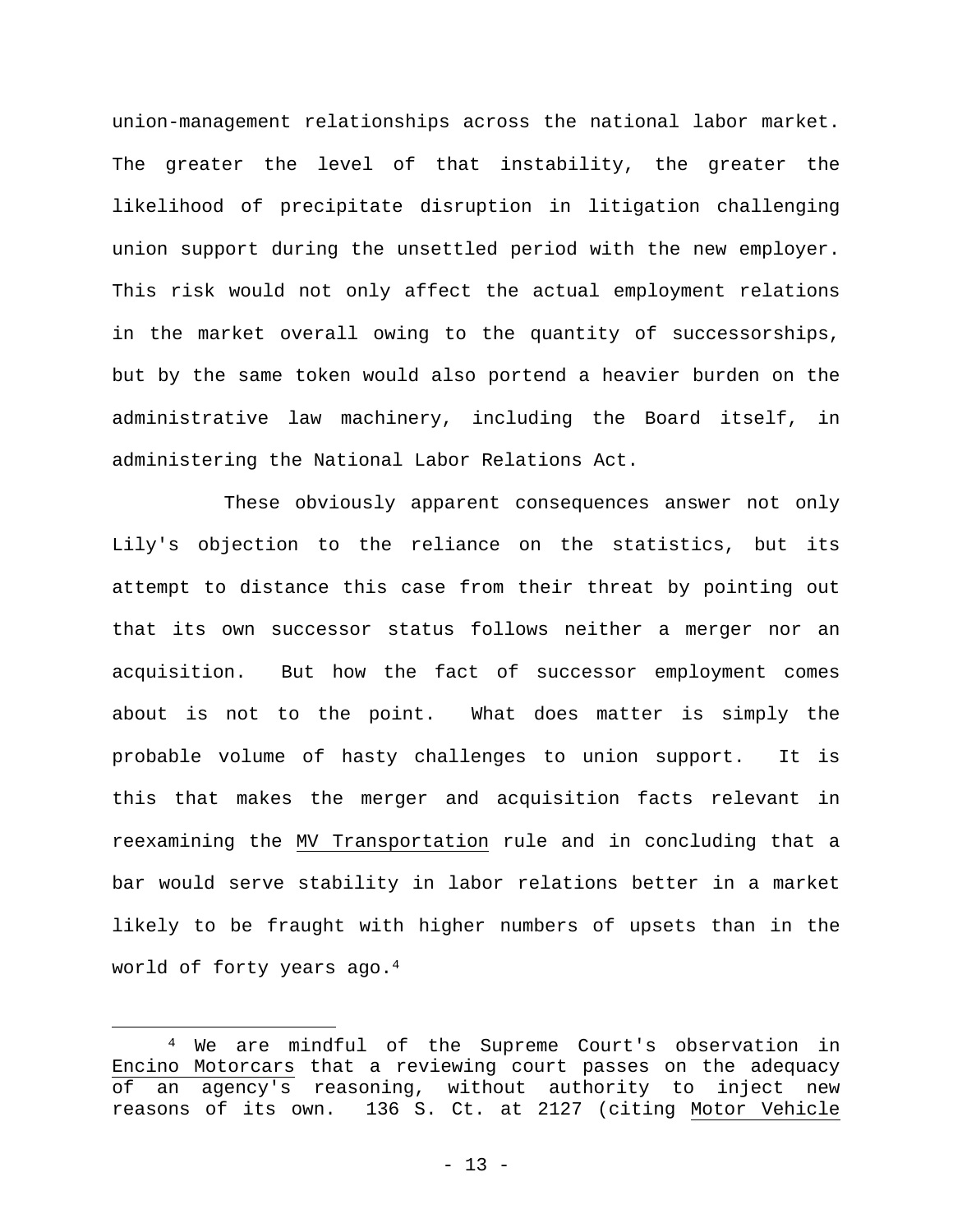The UGL Board relied on another set of changed facts in justifying its return to a successor bar. These facts are notable in that they were actually subject to the Board's control, which the Board exercised by modifying its own rules in respects not independently challenged here. The MV Transportation majority justified its rejection of a bar rule by showing how long a period of union immunity to challenge might stretch out if the St. Elizabeth Manor successor bar period of a "reasonable" but unspecified time was combined with other bars. The MV Transportation Board explained in this way:

It is possible . . . that the successor bar could preclude the employees' exercise of their Section 7 rights for as long as several years. For example, a successor employer could engage in bargaining with the incumbent union and, prior to the expiration of a "reasonable period of time," reach agreement with the union on a new collective-bargaining agreement, which then would serve as a bar to a representation petition for the duration of the contract, up to a period of 3 years. Moreover, the incursion on the employees' freedom of choice could be even more severe (up to 6 years) if the union and the predecessor employer were parties to a collective-bargaining agreement that served to bar any employee efforts to remove or replace the Union prior to the successor's assumption of operations.

Mfrs. Ass'n, Inc. v. State Farm Mut. Auto. Ins. Co., 463 U.S. 29, 43 (1983)); see also River St. Donuts, LLC v. Napolitano, 558 F.3d 111, 115 (1st Cir. 2009) ("This Court cannot 'attempt to supply a reasoned basis for the action that the agency itself has not given.'" (quoting Citizens Awareness Network v. U.S. Nuclear Regulatory Comm'n, 59 F.3d 284, 291 (1st Cir. 1995))). We regret that the Board did not do a more extensive job spelling out what it meant, but because we think that the point of its reliance on statistical fact justification is so obvious, we hold the explanation merely laconic, not inadequate.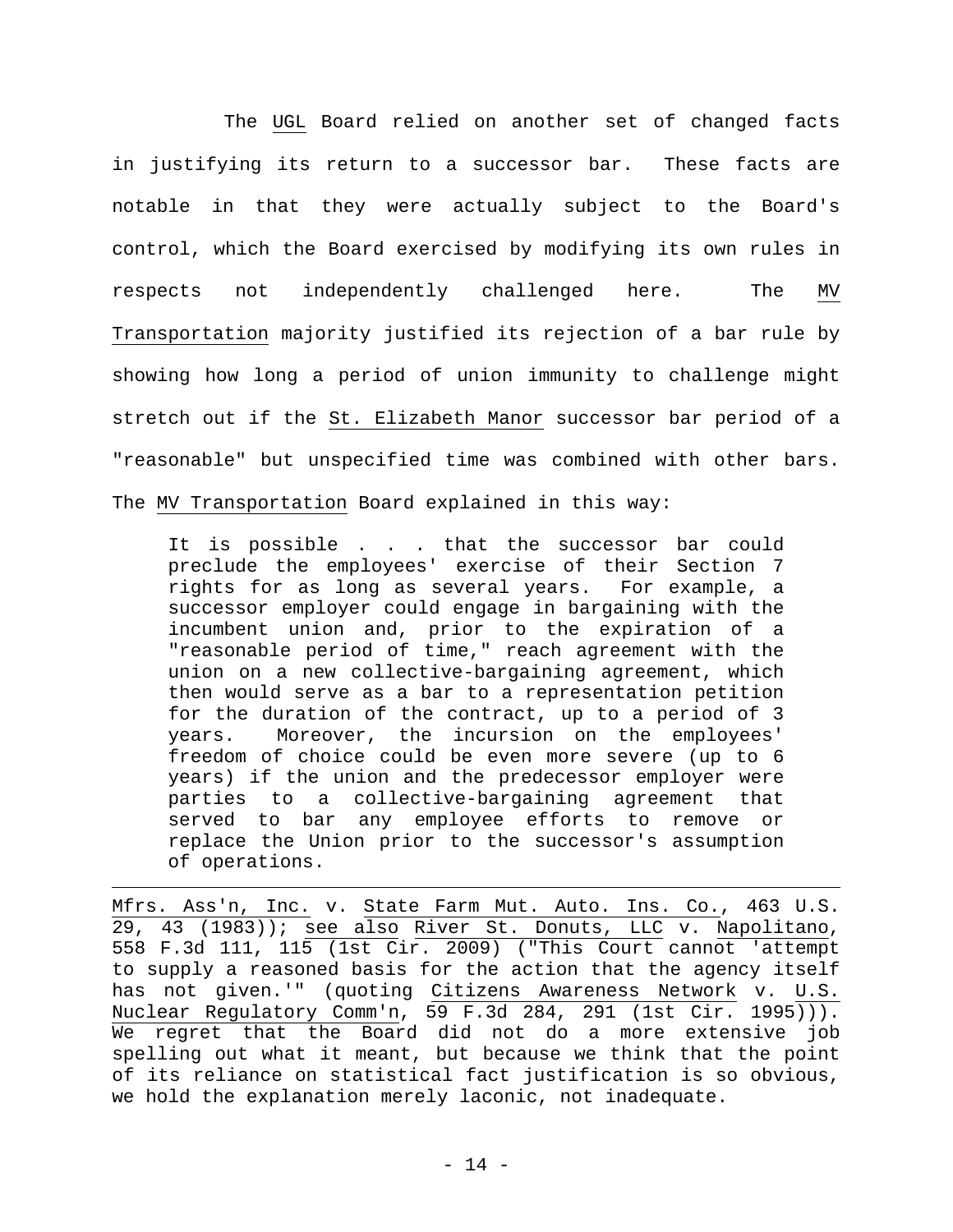337 N.L.R.B. at 773. The Board in UGL treated this as a serious objection, see 357 N.L.R.B. at 808, to which it responded by decreeing the following modifications of bar rules as previously imposed. First, as to the successor bar, the Board tightened the formerly undefined "reasonable period" of time, setting it at a six-month minimum but no longer than a year, depending on circumstances. Id. at 808-09. Second, the Board modified the contract bar doctrine, holding that where a first contract is reached between the successor employer and the incumbent union within the successor bar's newly specified reasonable time, and where there was no open period permitting the filing of a union challenge petition during the final year of the predecessor employer's bargaining relationship with the union, the contractbar period would be a maximum of two years, instead of three. Id. at 810.

Thus, in responding to the MV Transportation majority objection, the Board changed the consequences the earlier rules might produce. It did not merely revert back to the interpretive regime imposed or assumed by St. Elizabeth Manor, but devised a new scheme to produce a shorter period of union protection and a correspondingly earlier opportunity to challenge the ensconced union, whether by employees in the

 $- 15 -$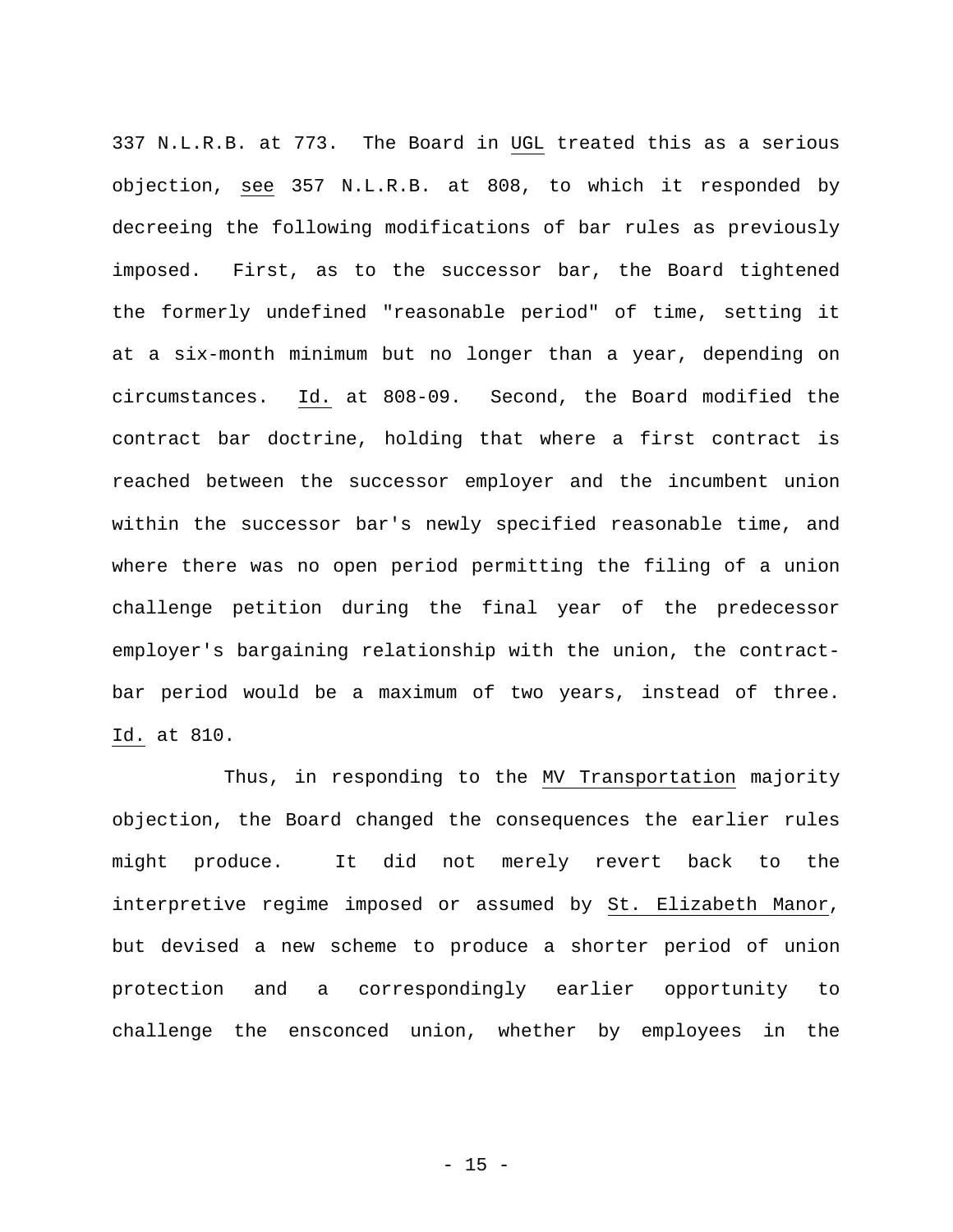exercise of Section 7 rights, or by the successor or a competing union.

In sum, we find that the Board has explained its reason for changing course and has marshalled new factual support for its doctrinal move. It brought up to date the commercial reality ignored by the MV Transportation majority and changed the factual consequences of the successor bar by modifying the terms on which the bar was previously imposed. The result is an adequately explained interpretive change reflecting the Board's judgment of a reasonable balance between the Section 7 right of employee choice and the need for some period of stability to give the new relationships a chance to settle down.

The need to strike such a balance is not itself challenged, and hardly could be. We see no cause to doubt that the Board's position taken here is within the scope of reasoned interpretation and thus subject to judicial deference under Chevron, 467 U.S. at 842-45.

## **IV.**

Lily raises three additional challenges to the successor bar, and we reject them. Lily contends that the bar is inconsistent with references to a presumption rule in Fall River and NLRB v. Burns International Security Services, Inc., 406 U.S. 272 (1972). But the language in those cases on which